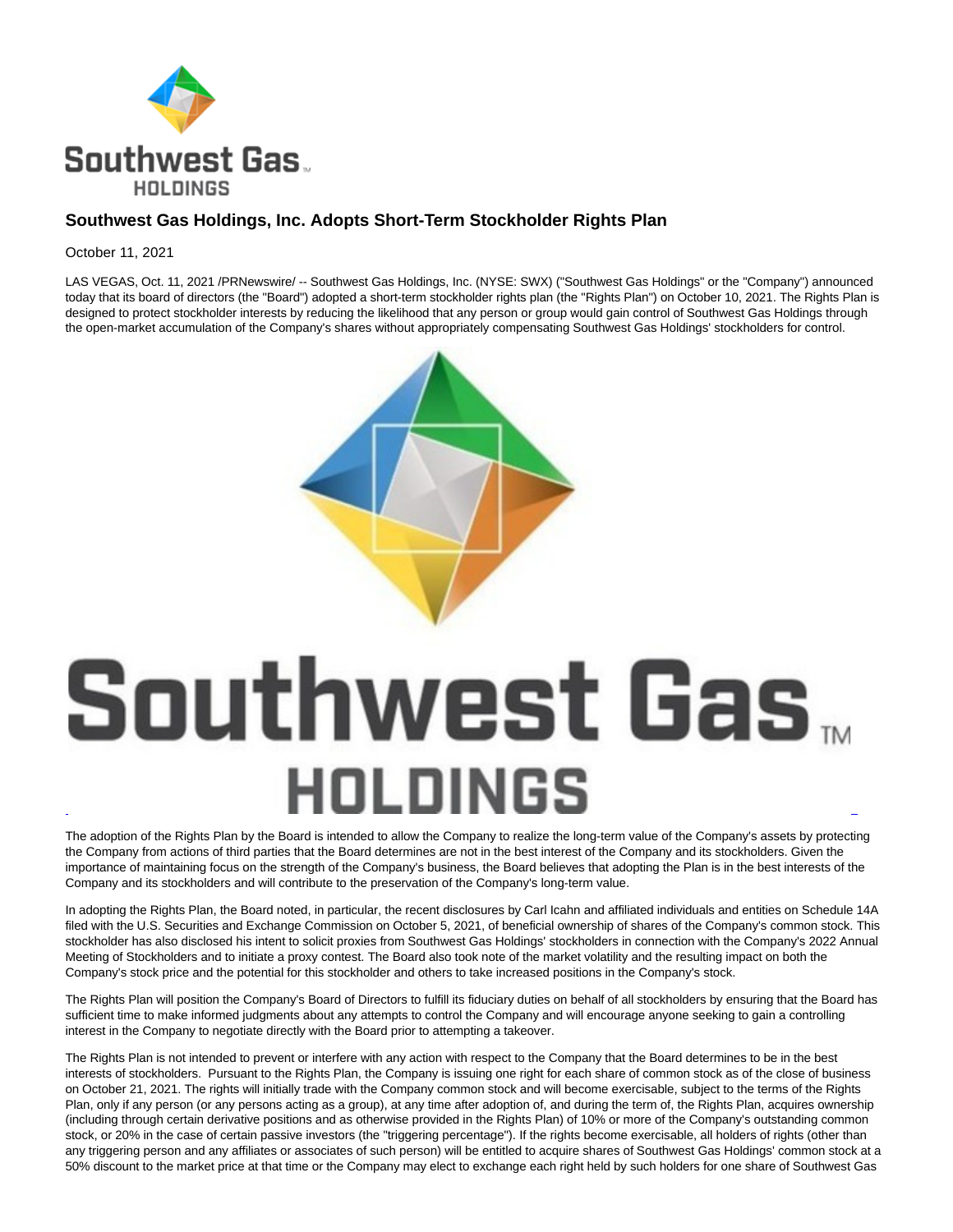Holdings' common stock. Subject to the terms of the Rights Plan, any person who currently owns more than the applicable triggering percentage may continue to own the shares of common stock but may not acquire (including under derivatives, options or similar instruments) additional shares comprising more than 0.5% without triggering the Rights Plan.

The Rights Plan has a 364-day term, expiring on October 9, 2022. The Board may consider an earlier termination, or extension, of the Rights Plan if market and other conditions warrant.

Additional details regarding the Rights Plan will be contained in a Form 8-K to be filed by the Company with the U.S. Securities and Exchange Commission.

## **About Southwest Gas Holdings, Inc.**

Southwest Gas Holdings, Inc., through its subsidiaries, engages in the business of purchasing, distributing and transporting natural gas, and providing comprehensive utility infrastructure services across North America. Southwest Gas Corporation, a wholly owned subsidiary, safely and reliably delivers natural gas to over two million customers in Arizona, California and Nevada. Centuri Group, Inc., a wholly owned subsidiary, is a comprehensive utility infrastructure services enterprise dedicated to delivering a diverse array of solutions to North America's gas and electric providers.

# **Additional Information and Where to Find It; Forward Looking Statements;**

# **Participants in the Solicitation**

# **How to Find Further Information**

This communication does not constitute a solicitation of any vote or approval in connection with the 2022 annual meeting of stockholders of Southwest Gas Holdings, Inc. (the "Company") (the "Annual Meeting"). In connection with the Annual Meeting, the Company will file a proxy statement with the U.S. Securities and Exchange Commission ("SEC"), which the Company will furnish, with any other relevant information or documents, to its stockholders in connection with the Annual Meeting. BEFORE MAKING ANY VOTING DECISION, WE URGE STOCKHOLDERS TO READ THE PROXY STATEMENT (INCLUDING ALL AMENDMENTS AND SUPPLEMENTS THERETO) AND OTHER DOCUMENTS WHEN SUCH INFORMATION IS FILED WITH THE SEC CAREFULLY AND IN THEIR ENTIRETY WHEN THEY BECOME AVAILABLE, BECAUSE THEY WILL CONTAIN IMPORTANT INFORMATION ABOUT THE COMPANY AND THE ANNUAL MEETING. The proposals for the Annual Meeting will be made solely through the proxy statement. In addition, a copy of the proxy statement (when it becomes available) may be obtained free of charge from www.swgasholdings.com/proxymaterials</u>. Security holders also will be able to obtain, free of charge, copies of the proxy statement and any other documents filed by Company with the SEC in connection with the Annual Meeting at the SEC's website at [http://www.sec.gov,](https://c212.net/c/link/?t=0&l=en&o=3318526-1&h=2162483997&u=http%3A%2F%2Fwww.sec.gov%2F&a=http%3A%2F%2Fwww.sec.gov) and at the companies' website at [www.swgasholdings.com.](https://c212.net/c/link/?t=0&l=en&o=3318526-1&h=3260450803&u=http%3A%2F%2Fwww.swgasholdings.com%2F&a=www.swgasholdings.com)

# **Forward-Looking Statements**

This document contains forward-looking statements within the meaning of Section 27A of the Securities Act of 1933, as amended, and Section 21E of the Securities Exchange Act of 1934, as amended. These statements are based on current expectations, estimates and projections about, among others, the industry, markets in which Southwest Gas Holdings, Inc. (the "Company," "Southwest Gas Holdings," "SWX," or "we") operates, and the transaction described in this press release. While the Company's management believes the assumptions underlying its forward-looking statements and information are reasonable, such information is necessarily subject to uncertainties and may involve certain risks, many of which are difficult to predict and are beyond the control of the Company's management. A number of important factors affecting the business and financial results of the Company could cause actual results to differ materially from those stated in the forward-looking statements. These factors include, but are not limited to, the timing and amount of rate relief, changes in rate design, customer growth rates, the effects of regulation/deregulation, tax reform and related regulatory decisions, the impacts of construction activity at Centuri, future earnings trends, seasonal patterns, and the impacts of stock market volatility. In addition, the Company can provide no assurance that its discussions about future operating margin, operating income, pension costs, COLI results, and capital expenditures of the natural gas segment will occur. Likewise, the Company can provide no assurance that discussions regarding utility infrastructure services segment revenues, operating income as a percentage of revenues, interest expense, and noncontrolling interest amounts will transpire, nor assurance regarding acquisitions or their impacts, including management's plans related thereto, such as that currently planned in regard to Riggs Distler & Company, Inc. and the pending acquisition of Dominion Energy Questar Pipeline, LLC and related entities (the "Questar Pipeline Group"). Additional risks include the occurrence of any event, change or other circumstances that could give rise to the termination of the Sale and Purchase Agreement by and between Dominion Energy Questar Corporation and the Company (the "Questar Purchase Agreement"), the outcome of any legal proceedings that may be instituted against the Company and others following announcement of the Questar Purchase Agreement, risks that the proposed transaction disrupts current plans and operations, the risks related to the ability of the Company to integrate the Questar Pipeline Group, the amount of the costs, fees, expenses and charges related to the transaction and the actual terms of certain financings that will be obtained for the transaction, potential negative impacts to the Company's credit ratings as a result of the transaction, the disruption to the Company's stock price and the costs, fees, expenses and charges related to, and the distraction of management's attention in connection with, any proxy contest or other stockholder related or similar matters, as well as other risks that are set forth under "Risk Factors" in the Company's Annual Report on Form 10-K for the year ended December 31, 2020, the Company's Quarterly Reports on Form 10-Q for the quarter ended June 30, 2021 and in future filings with the SEC. All forward-looking statements speak only as of the date of this press release. All subsequent written and oral forward-looking statements attributable to the Company or any person acting on its behalf are qualified by the cautionary statements in this section. The Company undertakes no obligation to update or publicly release any revisions to forward-looking statements to reflect events, circumstances or changes in expectations after the date of this press release.

### **Participants in the Solicitation**

The directors and officers of the Company may be deemed to be participants in the solicitation of proxies in connection with the Annual Meeting. Information regarding the Company's directors and officers and their respective interests in the Company by security holdings or otherwise is available in its most recent Annual Report on Form 10-K filed with the SEC and its most recent definitive Proxy Statement on Schedule 14A filed with the SEC. Additional information regarding the interests of such potential participants is or will be included in the proxy statement for the Annual Meeting and other relevant materials to be filed with the SEC, when they become available.